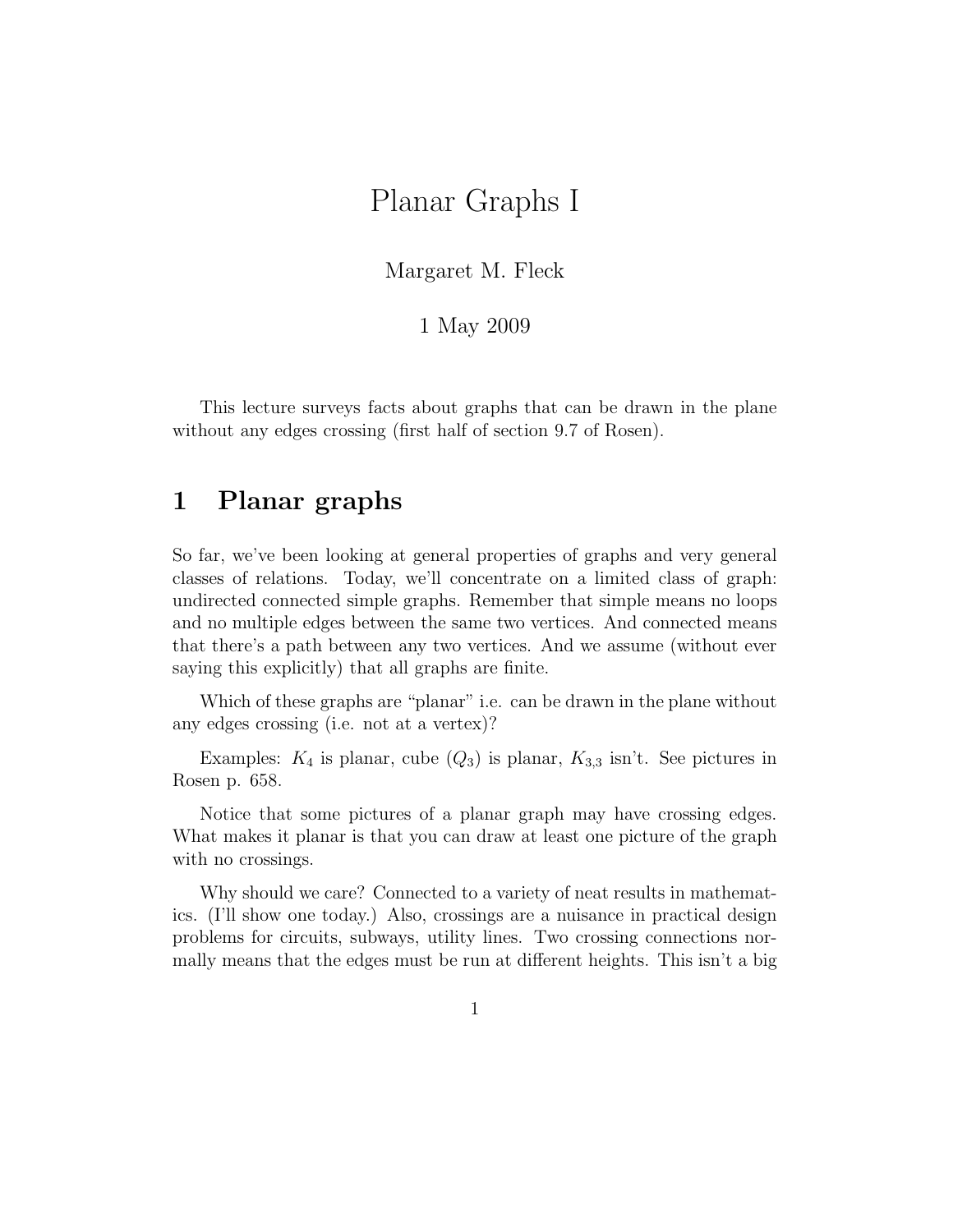issue for electrical wires, but it creates extra expense for some types of lines e.g. burying one subway tunnel under another (and therefore deeper than you would ordinarily need). Circuits, in particular, are easier to manufacture if their connections live in fewer layers.

#### 2 Euler's formula

A planar graph with cycles divides the plane into a set of regions, also called faces. Each region is bounded by a simple cycle of the graph: the path bounding each region starts and ends at the same vertex and uses each edge only once. Notice that, by convention, we also count the unbounded area outside the whole graph as one region.

Examples: a cycle (2 regions), a figure 8 graph (3 regions).

This neat division of the plane into a set of regions seems intuitively obvious, but actually depends on a result from topology called the "Jordan curve theorem" which states that any simple closed curve (i.e. doesn't cross itself, starts and ends at the same place) divides the plane into exactly two regions. Proving this theorem requires worrying about the possibility that the curve has infinitely complex patterns of maze-like wiggles, but we won't go there.

Suppose that  $G$  is a connected simple planar graph, with  $v$  vertices,  $e$ edges, and f faces. Then Euler's formula states that:

$$
v - e + f = 2
$$

# 3 Trees

Before we try to prove Euler's formula, let's look at one special type of planar graph: trees. In graph theory, a tree is any connected graph with no cycles. When we normally think of a tree, it has a designated root (top) vertex. In graph theory, these are called rooted trees. For what we're doing this class, we don't ned to care about which vertex is the root.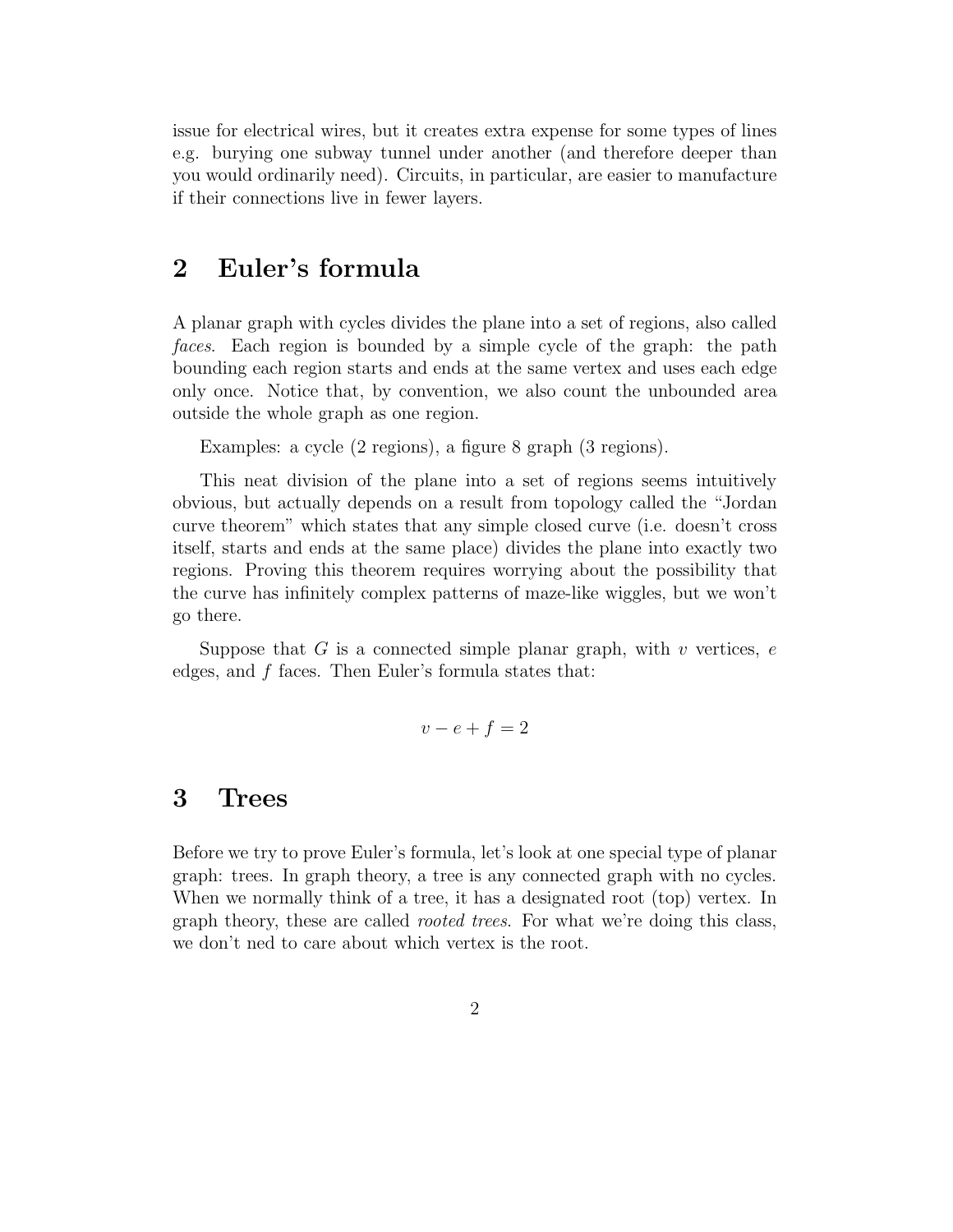A tree doesn't divide the plane into multiple regions, because it doesn't contain any cycles. In graph theory jargon, a tree has only one face: the entire plane surrounding it. So Euler's theorem reduces to  $v - e = 1$ , i.e.  $e = v - 1$ . Let's prove that this is true, by induction.

Proof by induction on the number of edges in the graph.

Base: If the graph contains no edges and only a single vertex, the formula is clearly true.

Induction: Suppose the formula works for all trees with up to  $n$ vertices. Let T be a tree with  $n + 1$  vertices. We need to show that  $T$  has  $n$  edges.

Now, we find a vertex with degree 1 (only one edge going into it). To do this start at any vertex  $r$  and follow a path in any direction, without repeating edges. Because  $T$  has no cycles, this path can't return to any vertex it has already visited. So it must eventually hit a dead end: the vertex at the end must have degree 1. Call it  $p$ .

Remove  $p$  and the edge coming into it, making a new tree  $T'$  with *n* vertices. By the inductive hypothesis,  $T'$  has  $n-1$  edges. So T has n edges. Therefore the formula holds for T.

# 4 Proof of Euler's formula

We can now prove Euler's formula  $(v - e + f = 2)$  works in general, for any connected simple planar graph.

Proof: by induction on the number of edges in the graph.

Base: If  $e = 0$ , the graph consists of a single vertex with a single region surrounding it. So we have  $1 - 0 + 1 = 2$  which is clearly right.

Induction: Suppose the formula works for all graphs with no more than *n* edges. Let *G* be a graph with  $n + 1$  edges.

Case 1: G doesn't contain a cycle. So G is a tree and we already know the formula works for trees.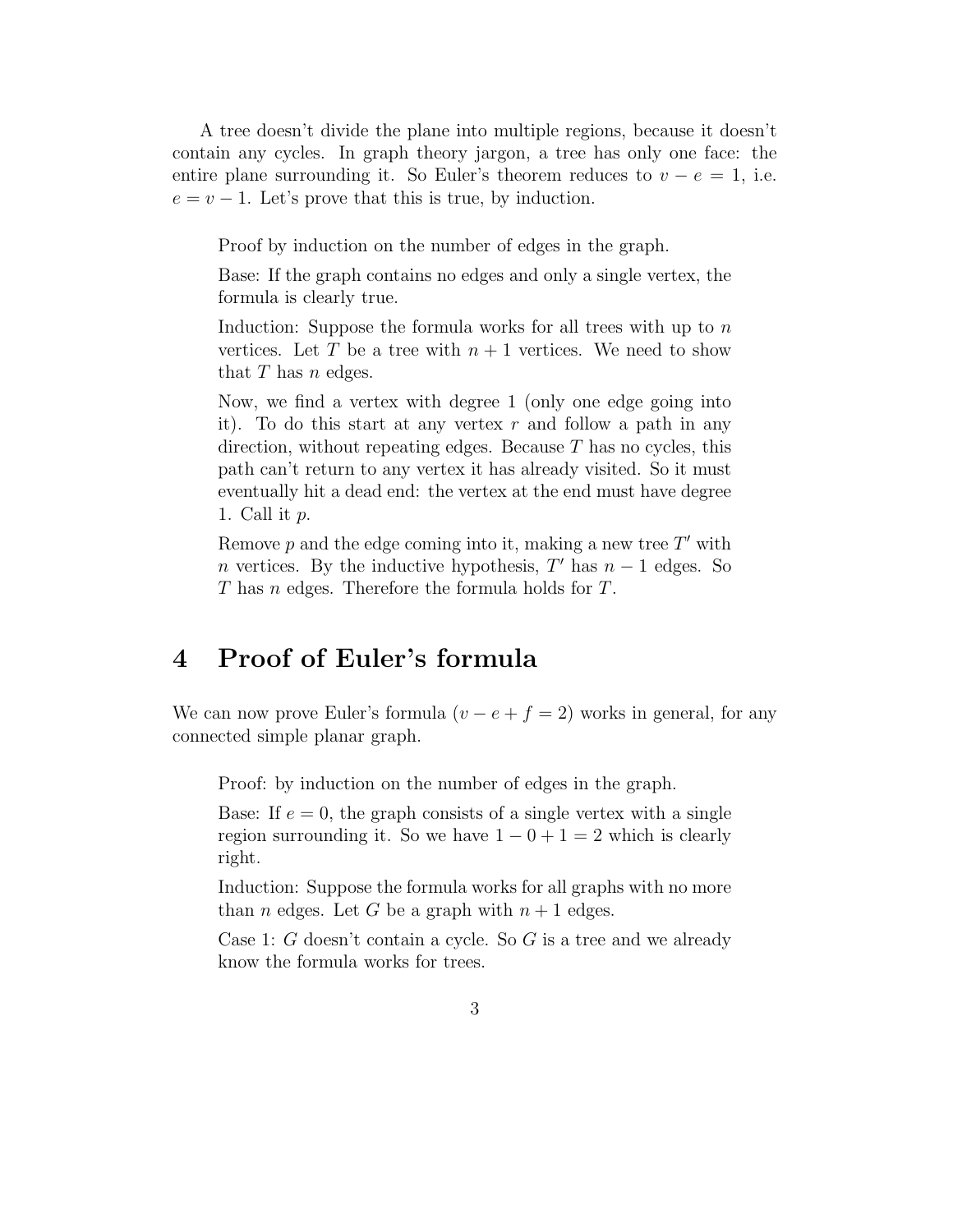Case 2: G contains at least one cycle. Pick an edge p that's on a cycle. Remove  $p$  to create a new graph  $G'$ .

Since the cycle separates the plane into two regions, the regions to either side of  $p$  must be distinct. When we remove the edge  $p$ , we merge these two regions. So  $G'$  has one fewer regions than  $G$ .

Since  $G'$  has n edges, the formula works for  $G'$  by the induction hypothesis. That is  $v' - e' + f' = 2$ . But  $v' = v$ ,  $e' = e - 1$ , and  $f' = f - 1$ . Substituting, we find that

$$
v - (e - 1) + (f - 1) = 2
$$

So

$$
v - e + f = 2
$$

## 5 Application: platonic solids

A fact dating back to the Greeks is that there are only five platonic solids. These are convex polyhedra whose faces all have the same number of sides (k) and whose vertices all have the same number of edges going into them  $(d).$ 

Show a picture of the five platonic solids from the web: cube, dodecahedron, tetrahedron, icosahedron, octahedron, e.g. wikipedia "platonic solids".

To turn a platonic solid into a graph, imagine that it's made of a stretchy material. Make a small hole in one face. Put your fingers into that face and pull sideways, stretching that face really big and making the whole thing flat. For example, an octahedron (8 triangular sides) turns into the following graph. Notice that it still has eight regions, one for each face of the original solid, each with three sides.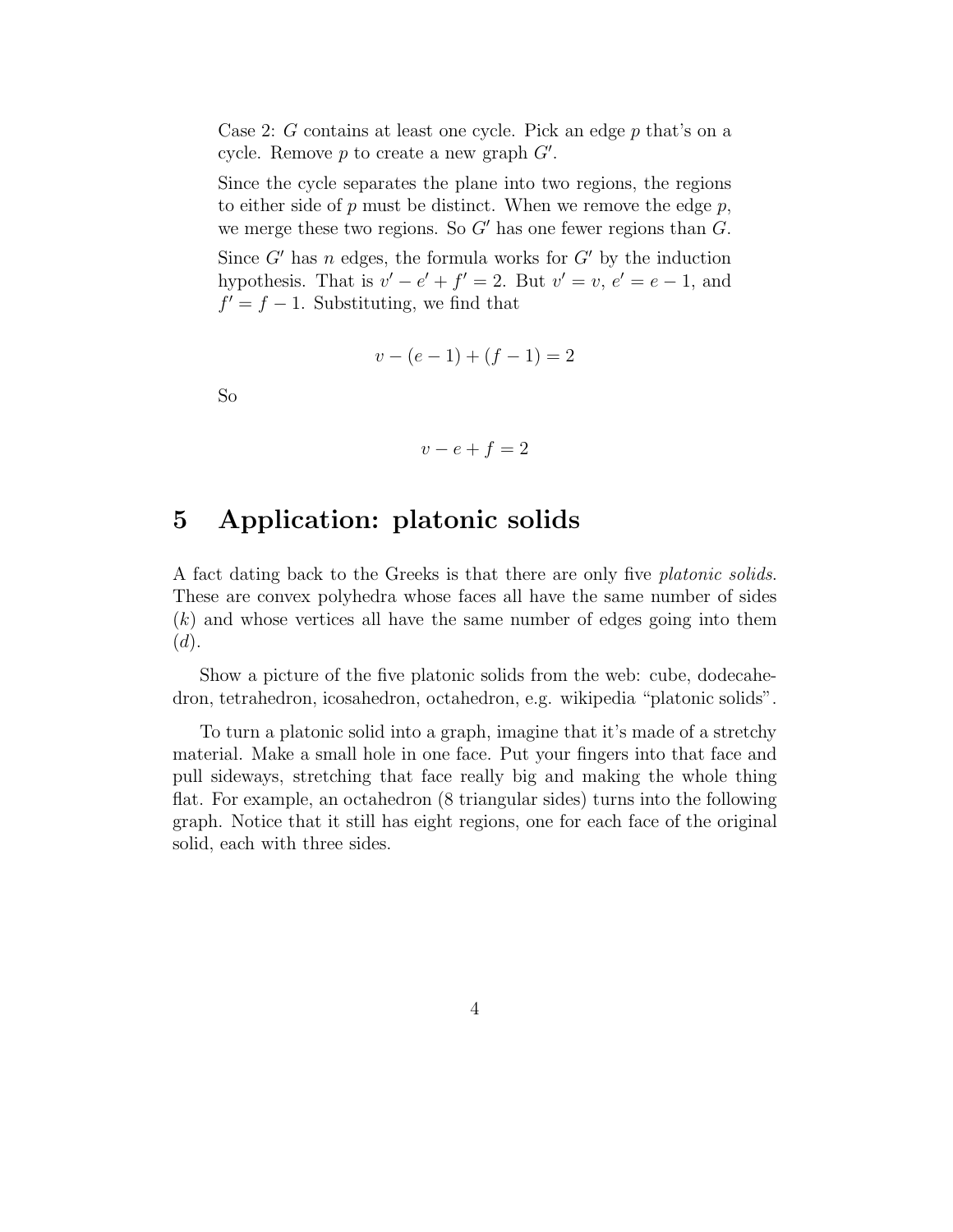

To be the graph of a platonic solid, all the vertices in the graph must have the same degree. The faces must also have the same degree, where the degree of a face is the number of edges on its boundary.

In simple graphs, regions always have degree at least 3. To make the surface of a solid with flat faces, the vertices must also have degree at least 3.

Claim: the graphs of the five platonic solids are the only planar graphs whose faces and vertices both have uniform degrees  $\geq 3$ .

Proof: By the handshaking theorem, the sum of the vertex degrees is twice the number of edges. So, since the degrees are equal to  $d$ , we have

$$
dv = 2e
$$

Each edge is on the boundary of two regions. So the sum of the region degrees is also twice the number of edges. That is

$$
kf=2e
$$

So this means that  $v = \frac{2e}{d}$  $\frac{2e}{d}$  and  $f = \frac{2e}{k}$ k Euler's formula says that  $v - e + f = 2$ . Substituting into this, we get: